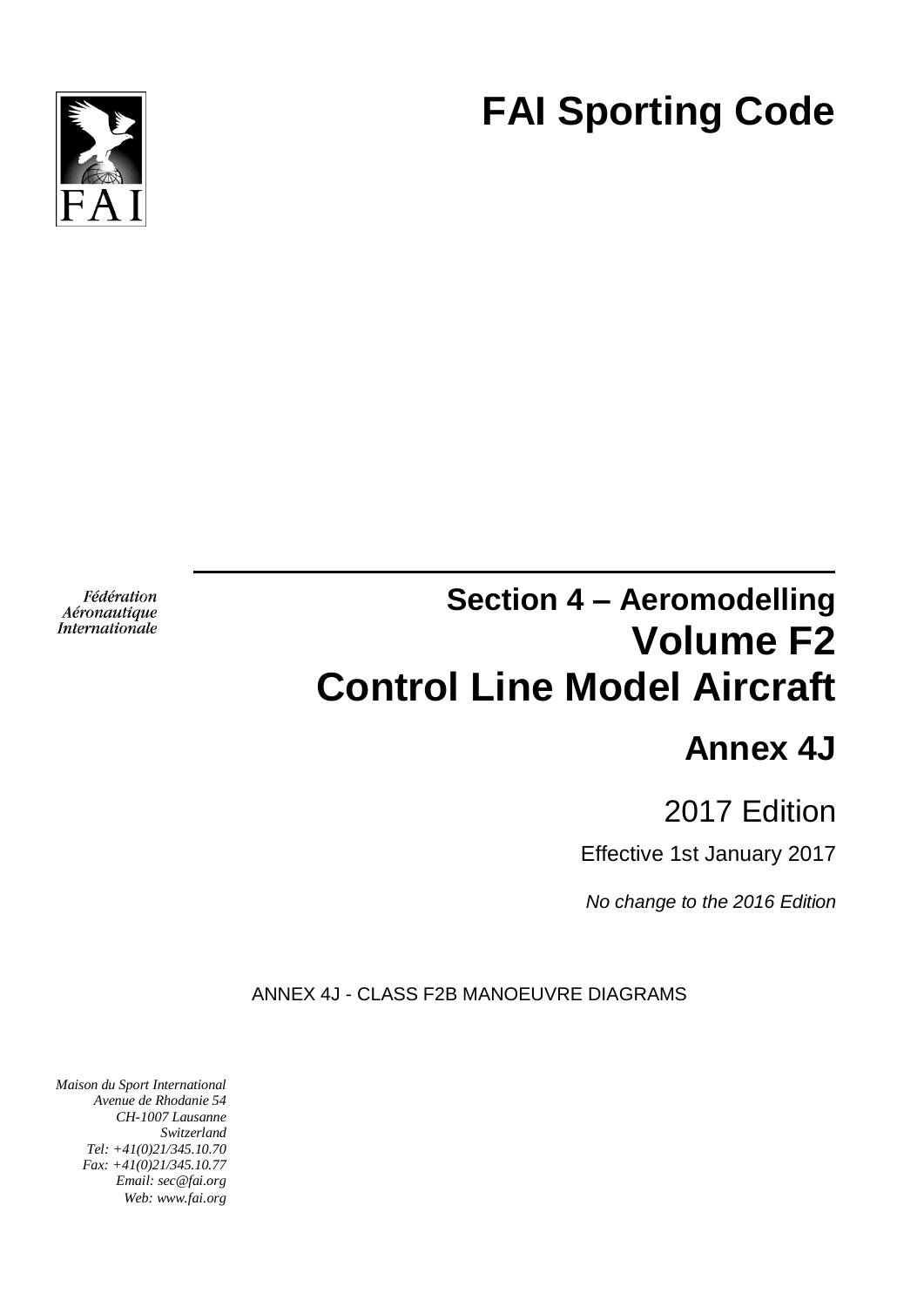### **FEDERATION AERONAUTIQUE INTERNATIONALE MSI - Avenue de Rhodanie 54 – CH-1007 Lausanne – Switzerland**

#### Copyright 2017

All rights reserved. Copyright in this document is owned by the Fédération Aéronautique Internationale (FAI). Any person acting on behalf of the FAI or one of its Members is hereby authorised to copy, print, and distribute this document, subject to the following conditions:

- **1. The document may be used for information only and may not be exploited for commercial purposes.**
- **2. Any copy of this document or portion thereof must include this copyright notice.**
- **3. Regulations applicable to air law, air traffic and control in the respective countries are reserved in any event. They must be observed and, where applicable, take precedence over any sport regulations.**

Note that any product, process or technology described in the document may be the subject of other Intellectual Property rights reserved by the Fédération Aéronautique Internationale or other entities and is not licensed hereunder.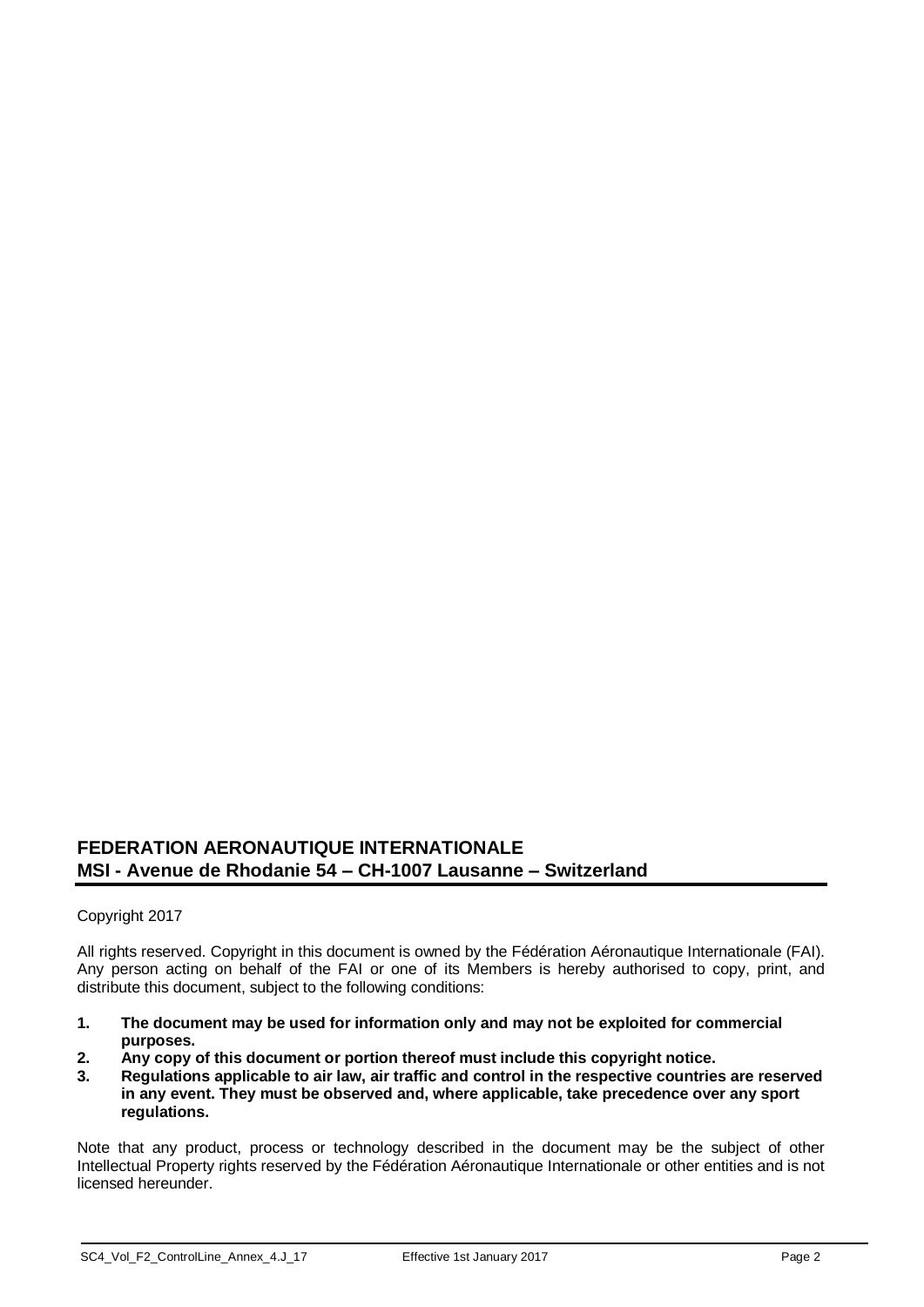## **RIGHTS TO FAI INTERNATIONAL SPORTING EVENTS**

All international sporting events organised wholly or partly under the rules of the Fédération Aéronautique Internationale (FAI) Sporting Code<sup>1</sup> are termed *FAI International Sporting Events*<sup>2</sup>. Under the FAI Statutes<sup>3</sup>, FAI owns and controls all rights relating to FAI International Sporting Events. FAI Members<sup>4</sup> shall, within their national territories<sup>5</sup>, enforce FAI ownership of FAI International Sporting Events and require them to be registered in the FAI Sporting Calendar6.

An event organiser who wishes to exploit rights to any commercial activity at such events shall seek prior agreement with FAI. The rights owned by FAI which may, by agreement, be transferred to event organisers include, but are not limited to advertising at or for FAI events, use of the event name or logo for merchandising purposes and use of any sound, image, program and/or data, whether recorded electronically or otherwise or transmitted in real time. This includes specifically all rights to the use of any material, electronic or other, including software that forms part of any method or system for judging, scoring, performance evaluation or information utilised in any FAI International Sporting Event7.

Each FAI Air Sport Commission<sup>8</sup> may negotiate agreements, with FAI Members or other entities authorised by the appropriate FAI Member, for the transfer of all or parts of the rights to any FAI International Sporting Event (except World Air Games events<sup>9</sup>) in the discipline<sup>10</sup>, for which it is responsible<sup>11</sup> or waive the rights. Any such agreement or waiver, after approval by the appropriate Air Sport Commission President, shall be signed by FAI Officers<sup>12</sup>.

Any person or legal entity that accepts responsibility for organising an FAI Sporting Event, whether or not by written agreement, in doing so also accepts the proprietary rights of FAI as stated above. Where no transfer of rights has been agreed in writing, FAI shall retain all rights to the event. Regardless of any agreement or transfer of rights, FAI shall have, free of charge for its own archival and/or promotional use, full access to any sound and/or visual images of any FAI Sporting Event. The FAI also reserves the right to arrange at its own expense for any and all parts of any event to be recorded.

| $\mathbf{1}$   |  |  |
|----------------|--|--|
| 2              |  |  |
| 3              |  |  |
| $\overline{4}$ |  |  |
| 5              |  |  |
| 6              |  |  |
| $\overline{7}$ |  |  |
| 8              |  |  |
| 9              |  |  |
| 10             |  |  |
| 11             |  |  |
| 12             |  |  |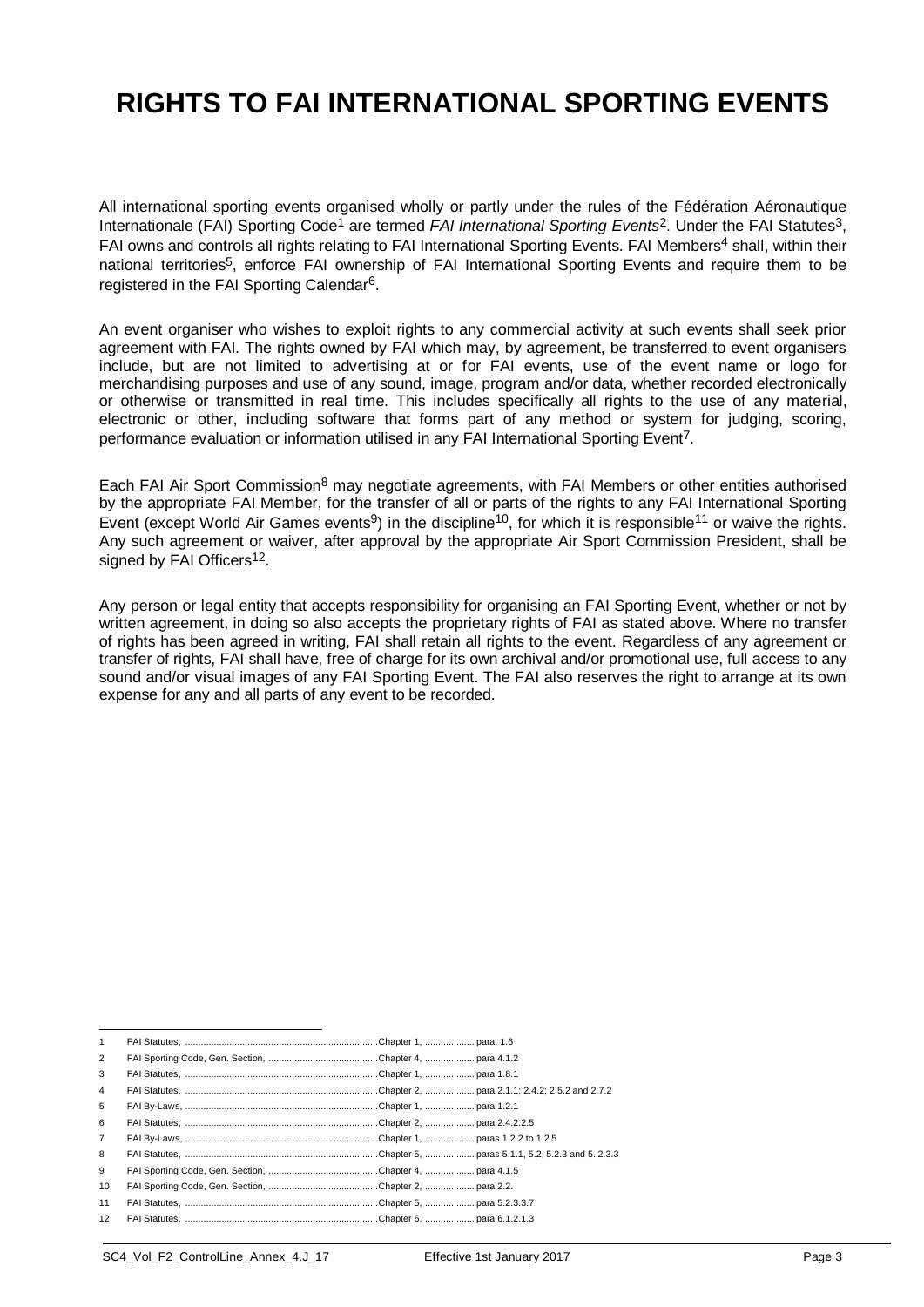**PAGE DELIBERATELY LEFT BLANK**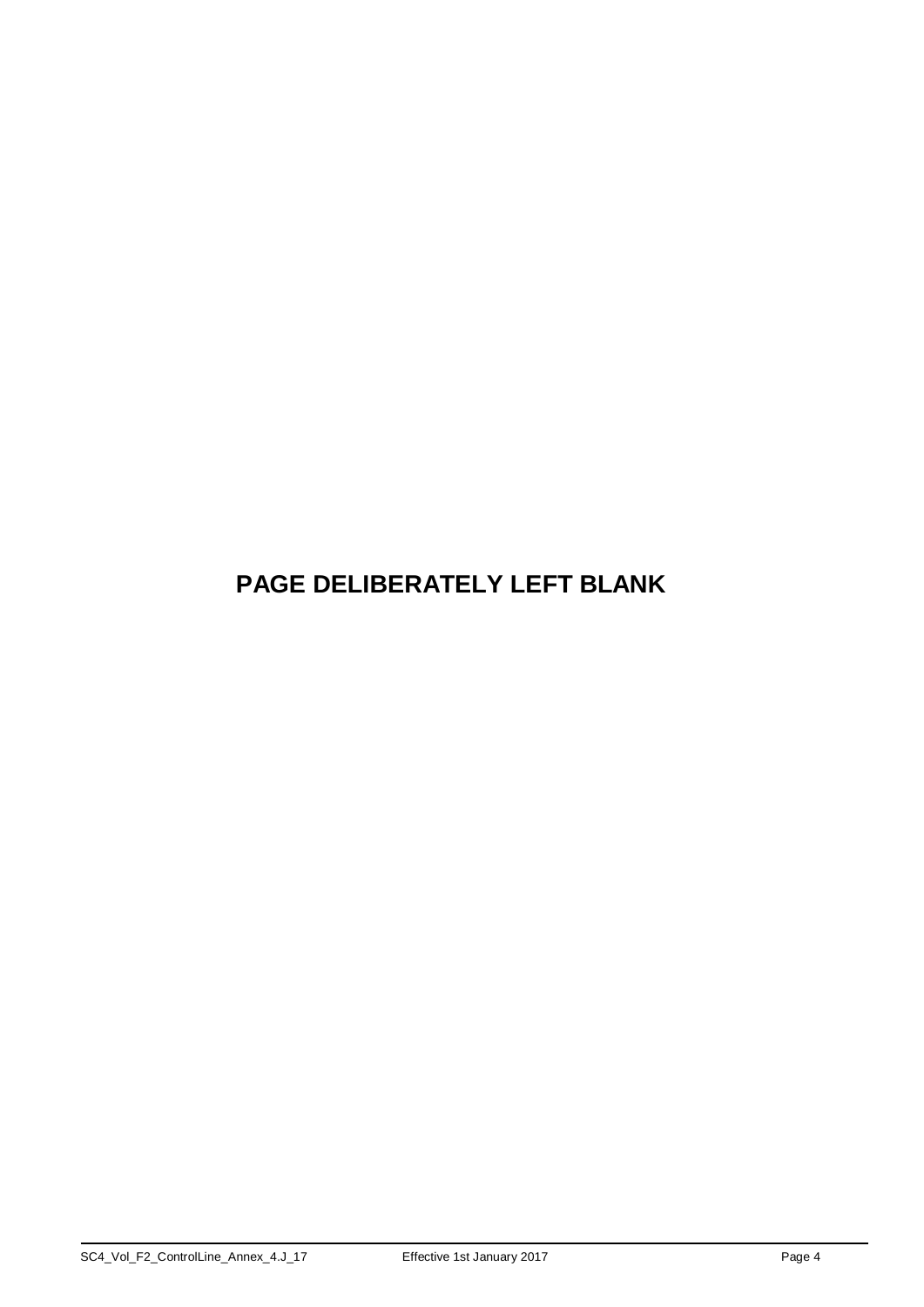## **VOLUME F2**

#### **SECTION 4C – MODEL AIRCRAFT – F2 - CONTROL LINE**

## **ANNEX 4J - F2B MANOEUVRE DIAGRAMS**

*Note: Amendments are contained in the Amendments table on page 6 of the F2 Volume of the FAI Sporting Code of which this Annex 4J is a part.*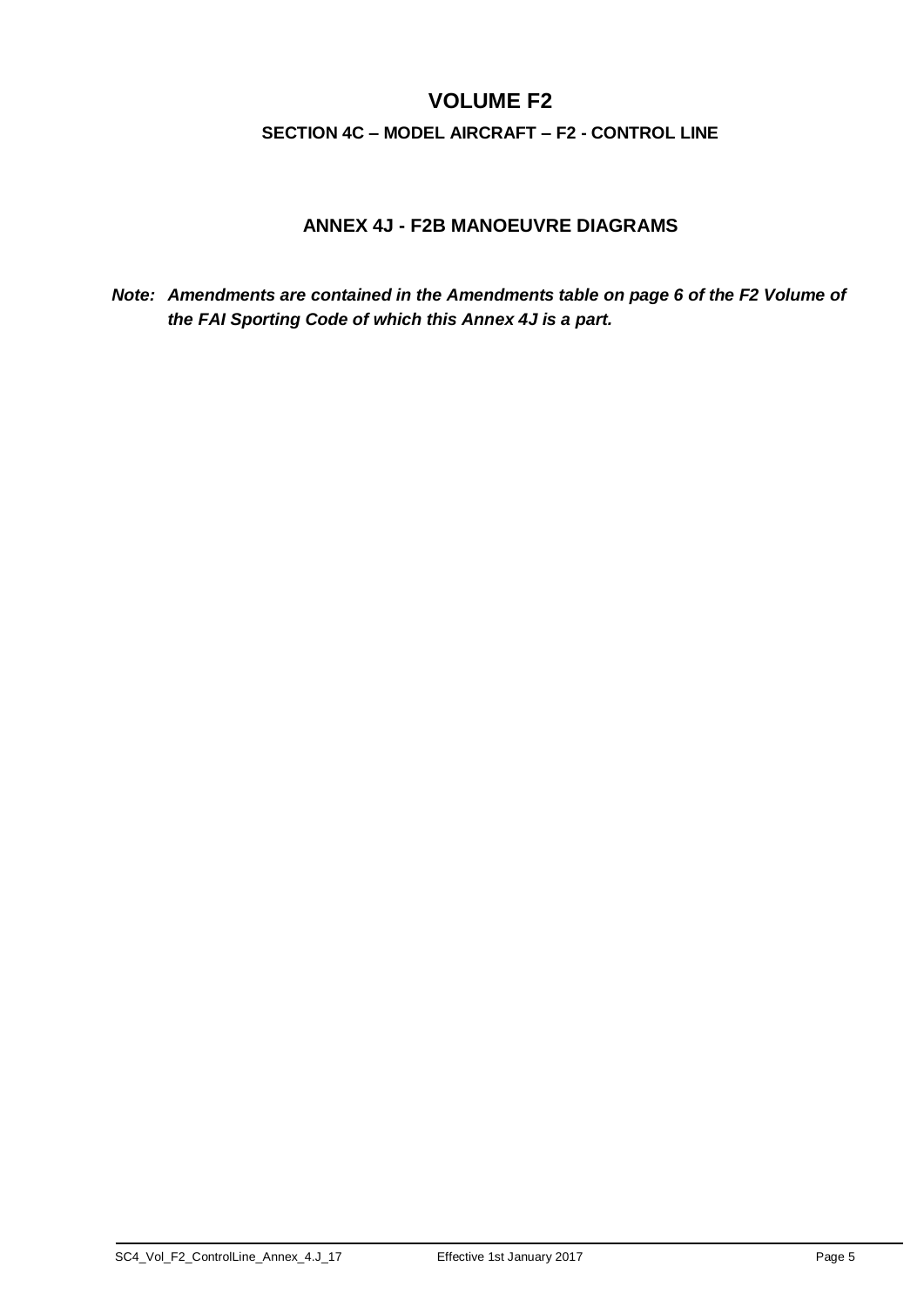## **PAGE DELIBERATELY LEFT BLANK**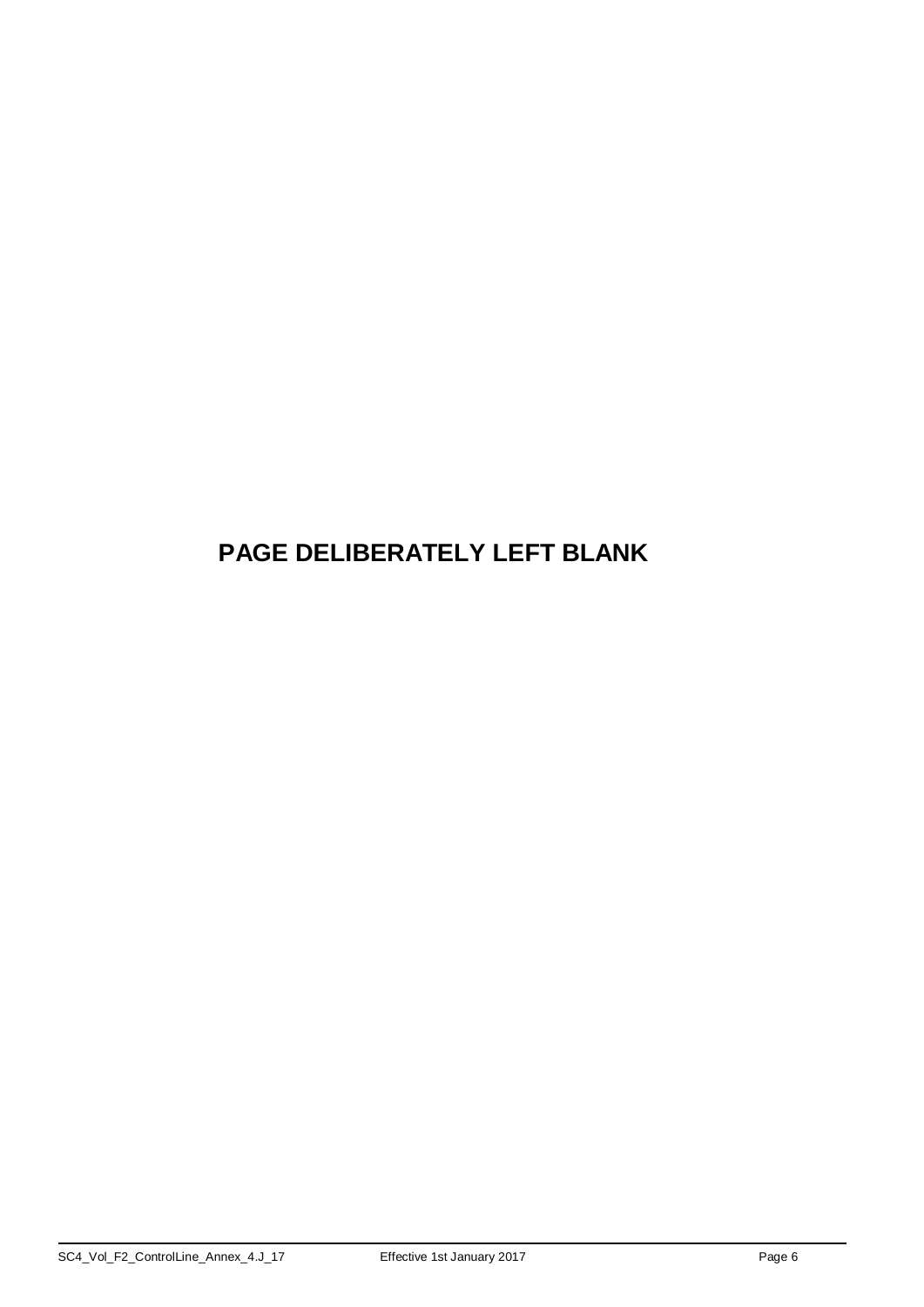## **- ANNEX 4J -**

## **CLASS F2B - MANOEUVRE DIAGRAMS**

**4.J.1. Take-off** (Rule 4.2.15.3)



4.J.2. Reverse wingover (Rule 4.2.15.4)

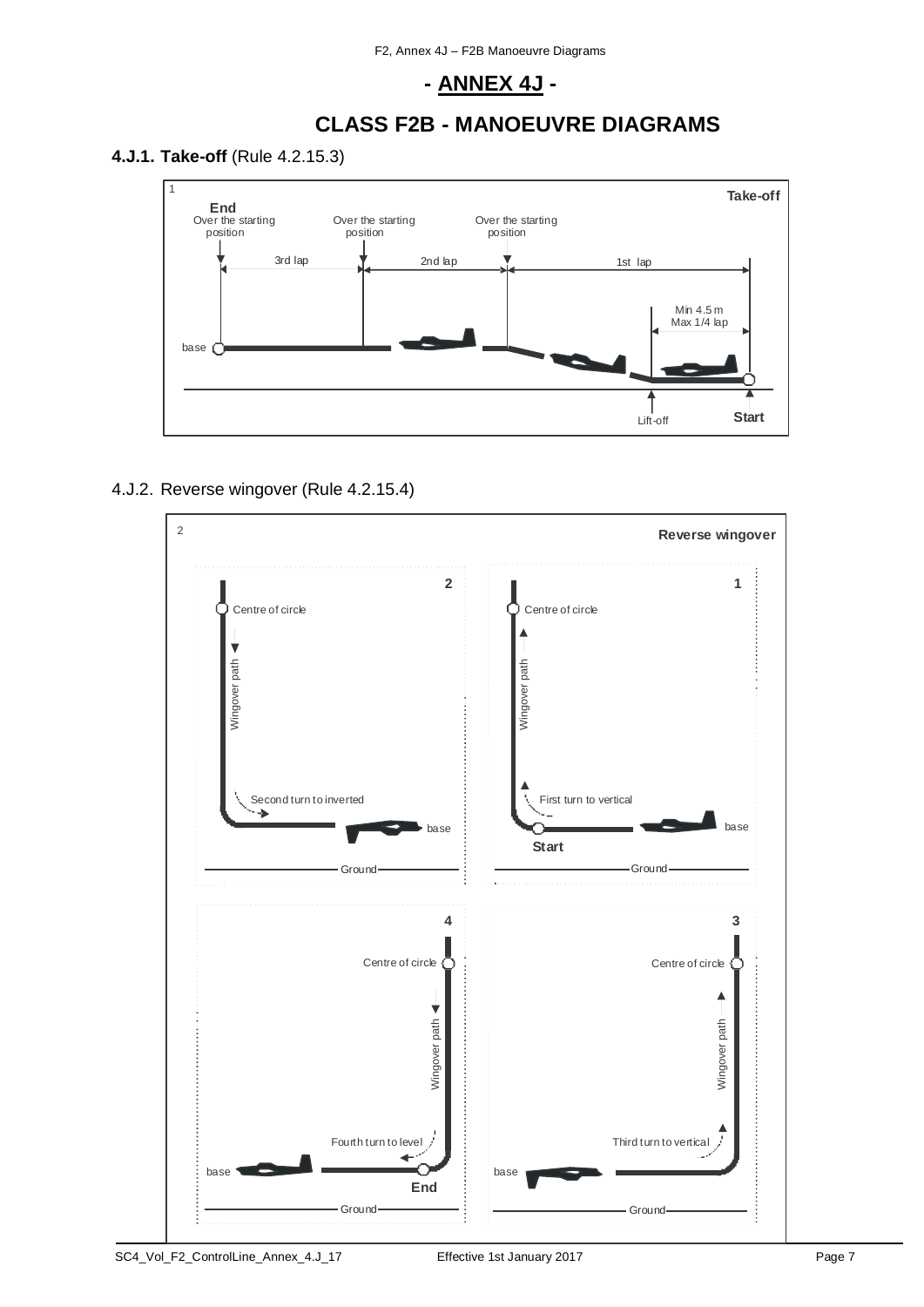#### **4.J.3. Three consecutive inside loops** (Rule 4.2.15.5)



#### **4.J.4. Two consecutive laps of inverted level flight** (Rule 4.2.15.6)

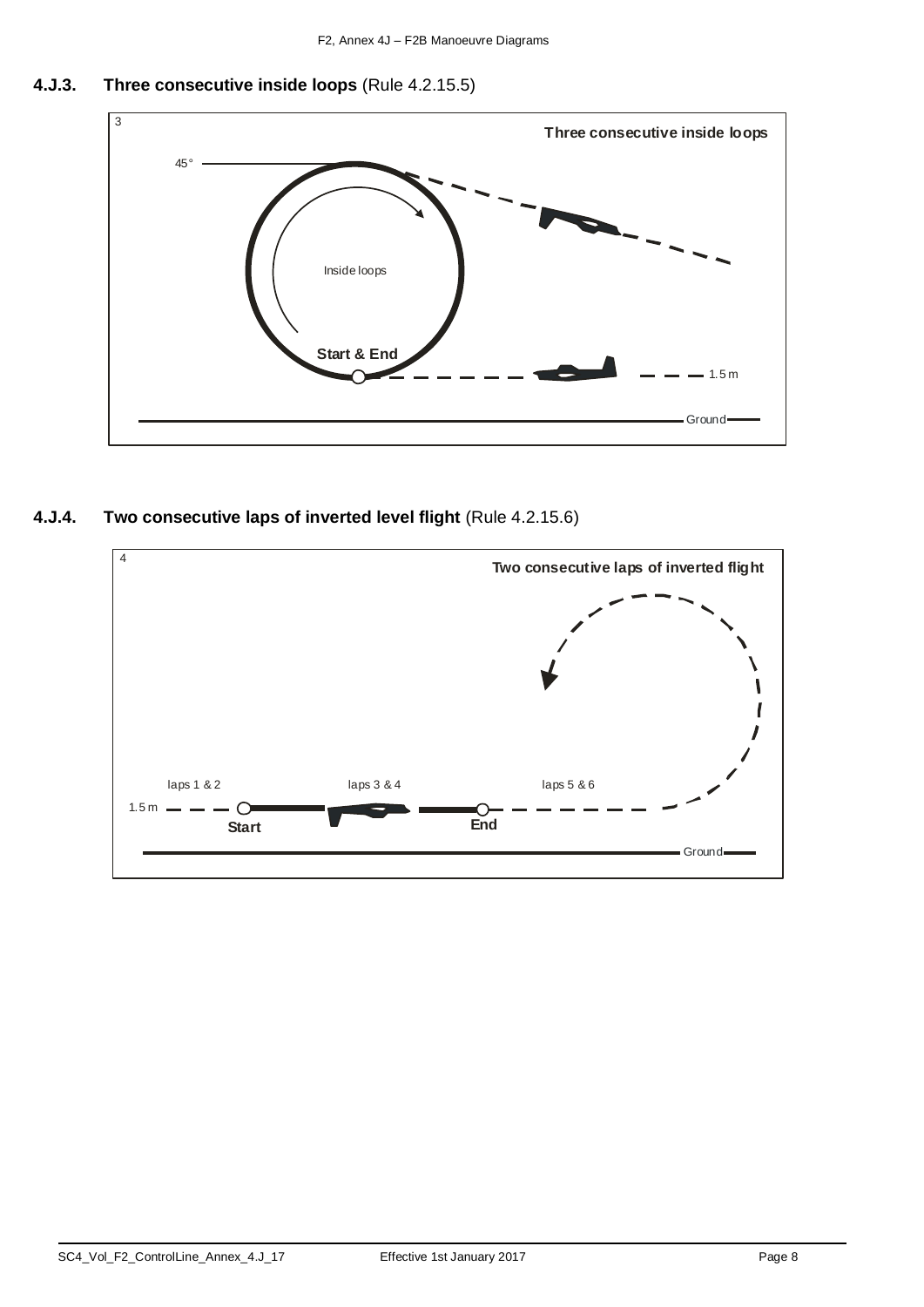### **4.J.5. Three consecutive outside loops** (Rule 4.2.15.7)



### **4.J.6. Two consecutive inside square loops** (Rule 4.2.15.8)

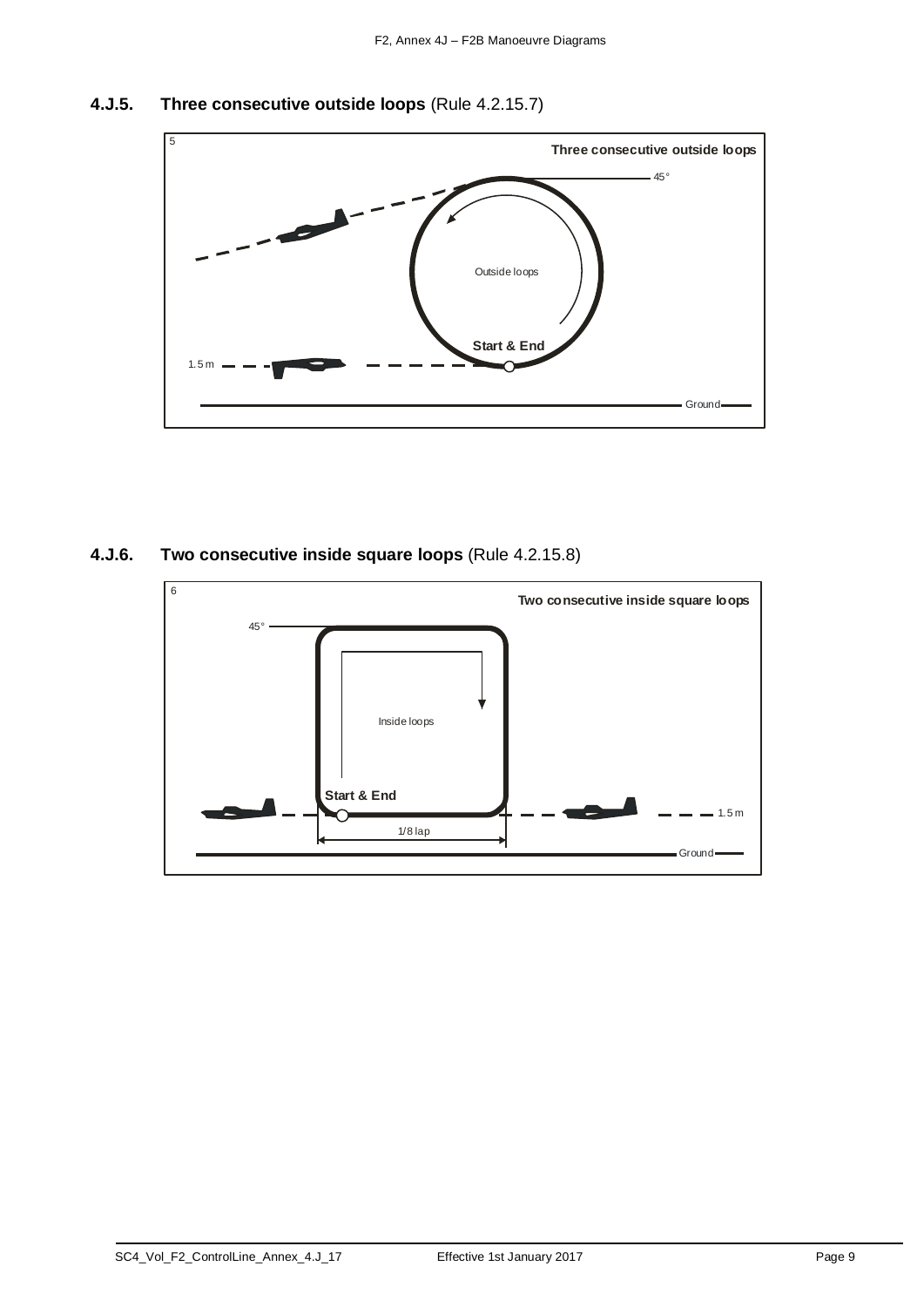



### **4.J.8. Two consecutive inside triangular loops** (Rule 4.2.15.10)

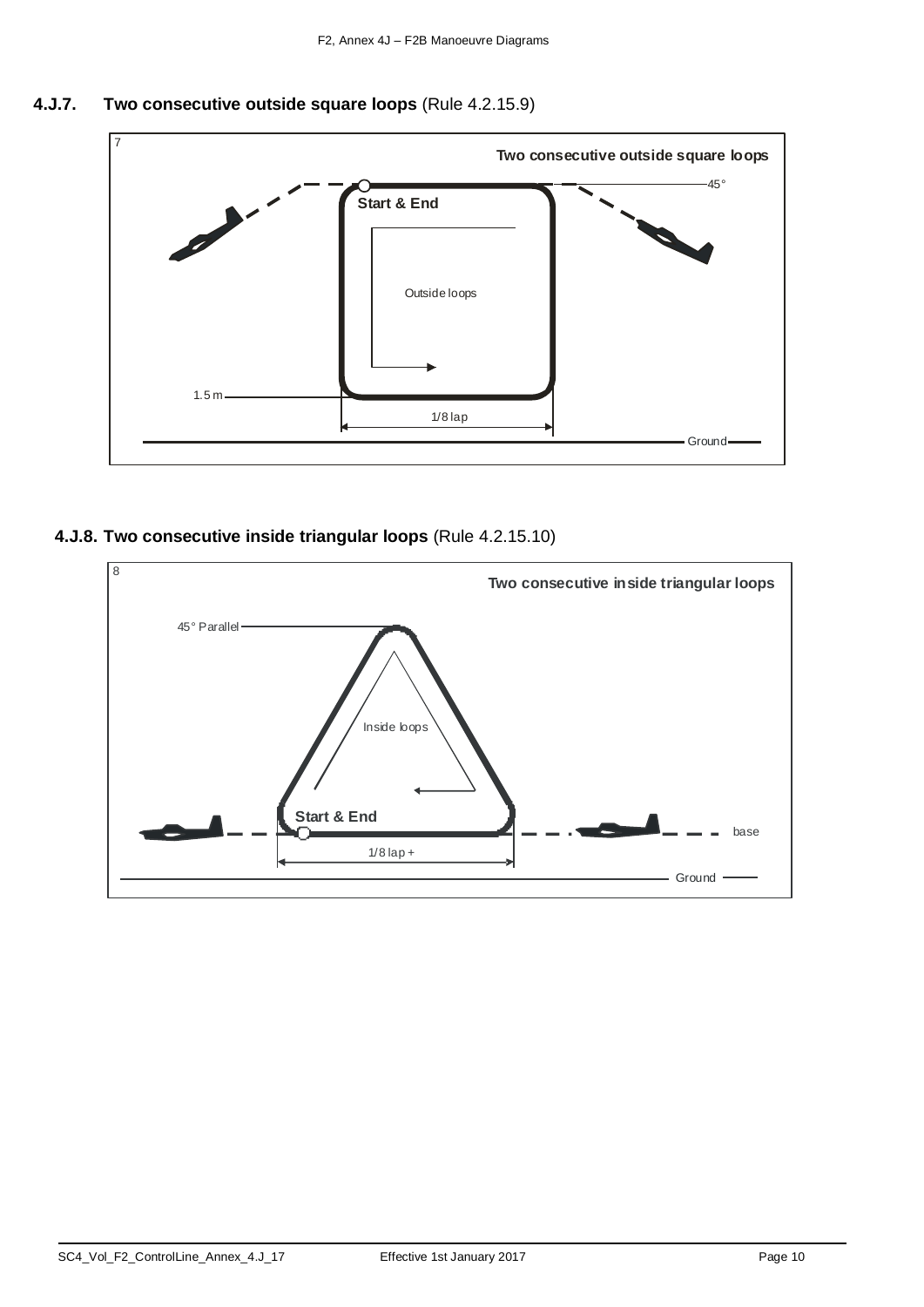

#### **4.J.9. Two consecutive horizontal eight** (Rule 4.2.15.11)

**4.J.10. Two consecutive horizontal square eight** (Rule 4.2.15.12)

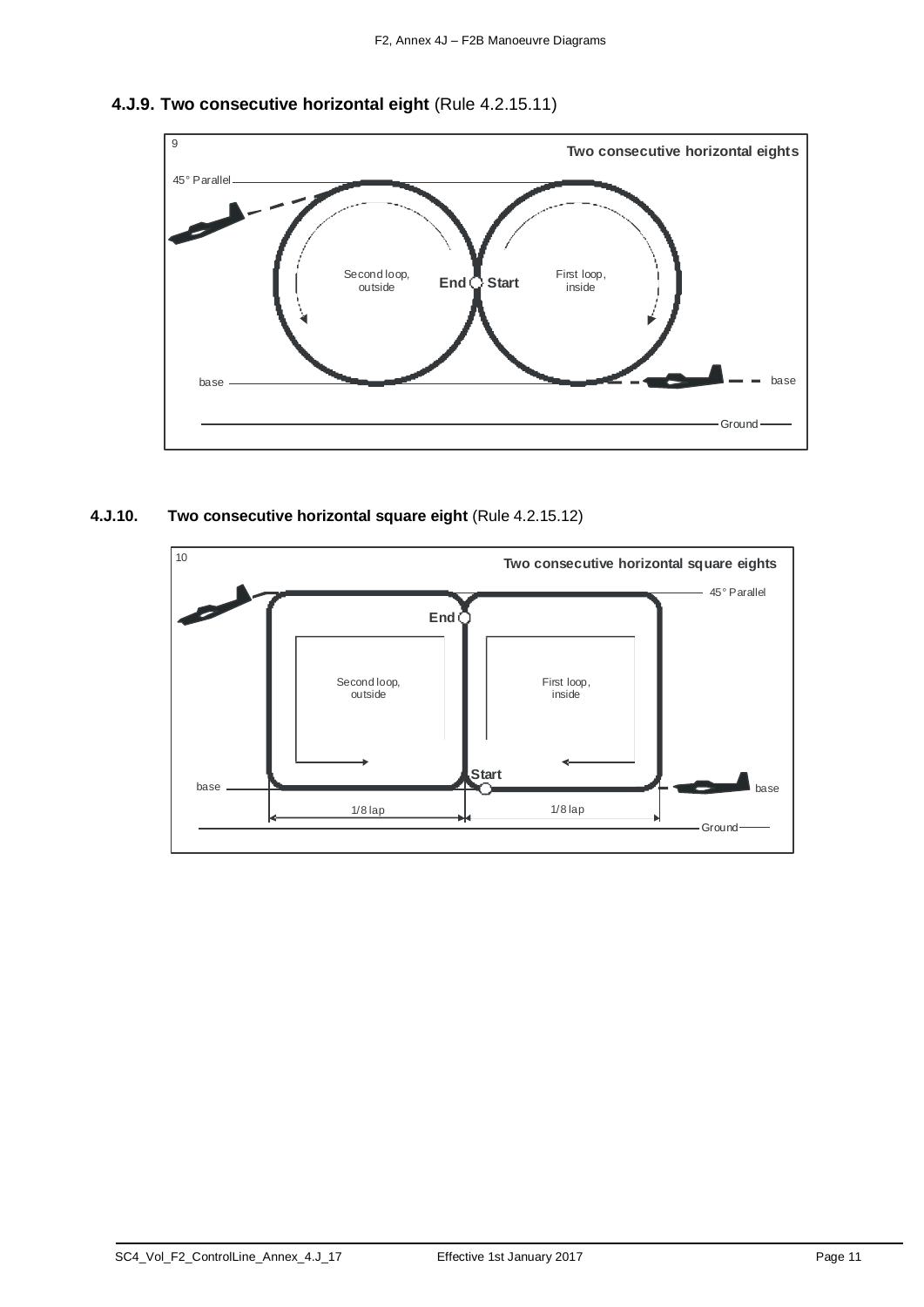#### **4.J.11. Two consecutive vertical eight** (Rule 4.2.15.13)



#### **4.J.12. Hourglass** (Rule 4.2.15.14)

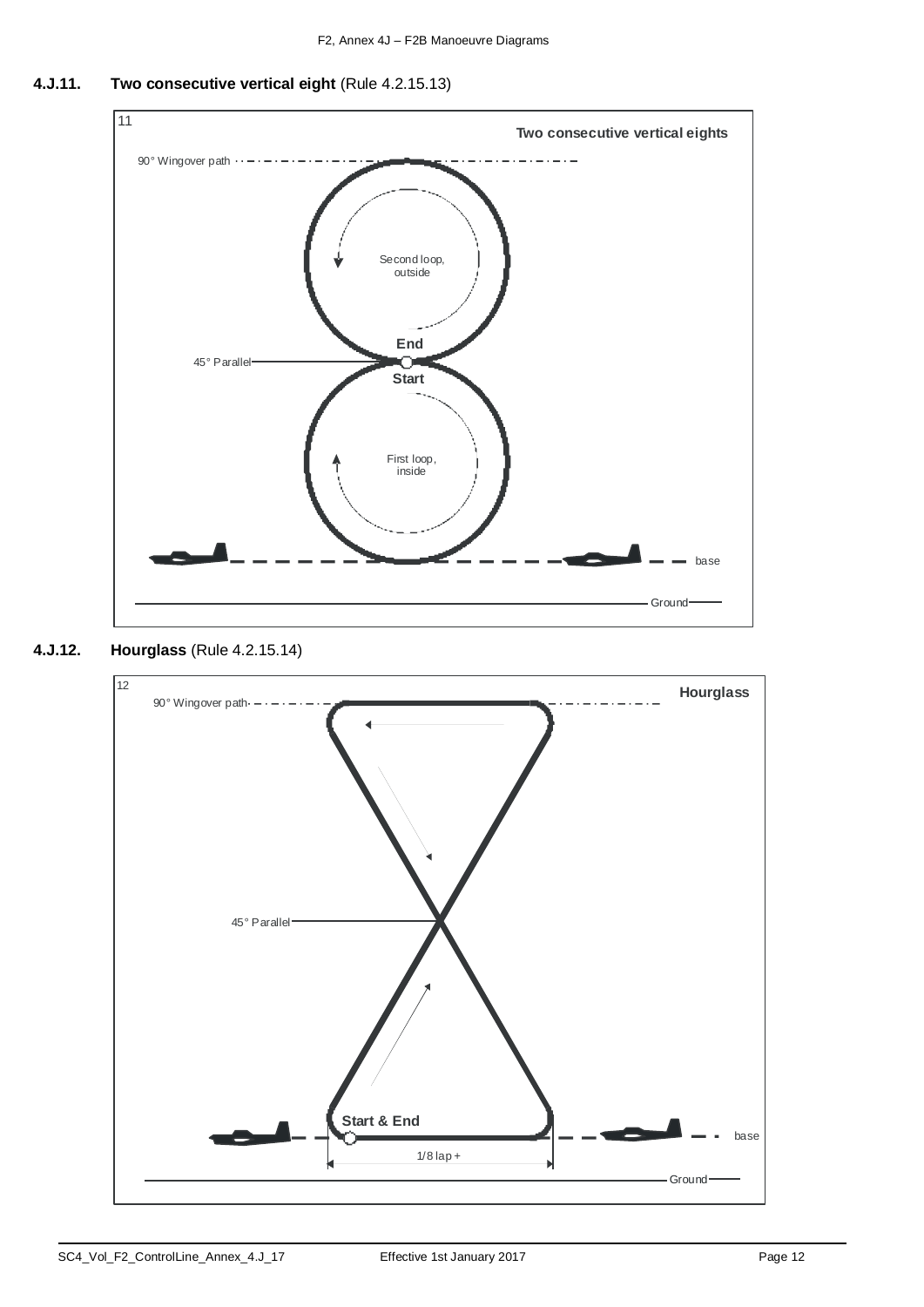#### **4.J.13. Two consecutive overhead eight** (Rule 4.2.15.15)



**4.J.14. Four-leaf clover manoeuvre** (Rule 4.2.15.16)